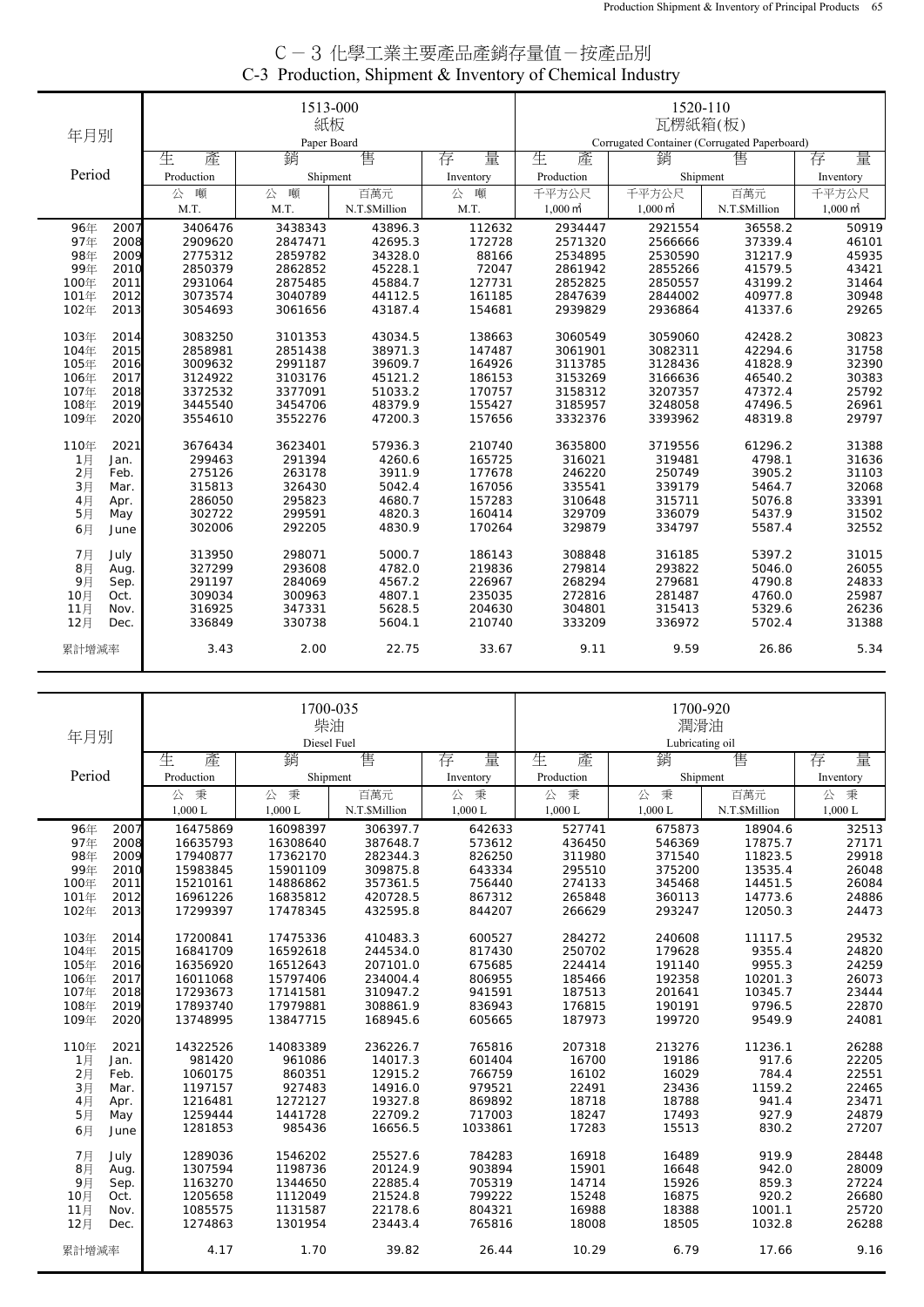|       |            | 1810-606<br>乙二醇(EG)<br>Ethylene Glvcol (EG) |               |           | 1841-016<br>中低密度聚乙烯(MLDPE)<br><b>MLDPE</b> |          |               |           |
|-------|------------|---------------------------------------------|---------------|-----------|--------------------------------------------|----------|---------------|-----------|
| 年月別   | 生<br>產     | 銷                                           | 售             | 量<br>存    | 生<br>產                                     | 銷        | 售             | 量<br>存    |
|       | Production | Shipment                                    |               | Inventory | Production                                 | Shipment |               | Inventory |
|       | 噸<br>公     | 噸<br>公                                      | 百萬元           | 公<br>噸    | 噸<br>公                                     | 噸<br>公   | 百萬元           | 噸<br>公    |
|       | M.T.       | M.T.                                        | N.T.\$Million | M.T.      | M.T.                                       | M.T.     | N.T.\$Million | M.T.      |
| 96年   | 1948296    | 1905684                                     | 62109.3       | 31203     | 712578                                     | 729434   | 37249.6       | 40524     |
| 97年   | 2179279    | 2147362                                     | 61593.6       | 25500     | 633788                                     | 620413   | 35292.2       | 57913     |
| 98年   | 2127187    | 1952776                                     | 38943.0       | 72902     | 674084                                     | 702842   | 30479.3       | 30295     |
| 99年   | 2183852    | 2121756                                     | 56917.7       | 47265     | 706789                                     | 700673   | 37715.4       | 40756     |
| 100年  | 2036583    | 1938497                                     | 62912.3       | 65711     | 597052                                     | 568841   | 36539.5       | 77055     |
| 101年  | 2113812    | 2101640                                     | 59748.9       | 48139     | 524818                                     | 531355   | 27220.4       | 78454     |
| 102年  | 2098039    | 2066916                                     | 61498.8       | 58022     | 615046                                     | 648215   | 31583.9       | 59736     |
| 103年  | 2319289    | 2478348                                     | 68297.1       | 71069     | 602256                                     | 605169   | 32728.6       | 76197     |
| 104年  | 2360033    | 2514459                                     | 58364.3       | 93390     | 632037                                     | 675061   | 30550.7       | 49667     |
| 105年  | 2371824    | 2528020                                     | 51218.6       | 116834    | 703228                                     | 719189   | 31771.2       | 52911     |
| 106年  | 2393737    | 2697941                                     | 64964.8       | 104458    | 716890                                     | 713380   | 31202.6       | 70732     |
| 107年  | 2479709    | 2698928                                     | 68106.2       | 113242    | 667447                                     | 685875   | 30872.2       | 64364     |
| 108年  | 2381136    | 2695997                                     | 46017.5       | 67539     | 686834                                     | 716221   | 30965.1       | 52554     |
| 109年  | 2374554    | 2573584                                     | 33820.9       | 52930     | 658317                                     | 708724   | 26930.3       | 38339     |
| 110年  | 2476256    | 2660047                                     | 49301.8       | 116188    | 727607                                     | 751325   | 46794.4       | 55657     |
| 1月    | 198924     | 190138                                      | 2977.6        | 55240     | 56573                                      | 54216    | 2897.8        | 45189     |
| 2月    | 191401     | 191800                                      | 3497.3        | 64255     | 57280                                      | 52041    | 2778.9        | 55432     |
| 3月    | 229621     | 238516                                      | 4717.9        | 89901     | 67095                                      | 74396    | 4255.6        | 51478     |
| 4月    | 212697     | 234513                                      | 4263.4        | 97043     | 63855                                      | 68638    | 4220.4        | 49439     |
| 5月    | 214991     | 233668                                      | 4140.1        | 106089    | 57510                                      | 67897    | 4249.2        | 43443     |
| 6月    | 178465     | 202212                                      | 3529.4        | 88574     | 62432                                      | 64370    | 3899.6        | 44128     |
| 7月    | 205083     | 232036                                      | 4276.8        | 90533     | 59060                                      | 61434    | 3638.5        | 45484     |
| 8月    | 236296     | 229968                                      | 4171.7        | 127515    | 59627                                      | 66908    | 3880.9        | 41246     |
| 9月    | 225658     | 231638                                      | 4360.8        | 143176    | 65223                                      | 63484    | 3844.1        | 45829     |
| 10月   | 219556     | 222438                                      | 4840.1        | 163749    | 62209                                      | 62345    | 4255.7        | 47786     |
| 11月   | 209254     | 218261                                      | 4300.6        | 171261    | 58507                                      | 61906    | 4808.7        | 48343     |
| 12月   | 154310     | 234859                                      | 4226.3        | 116188    | 58236                                      | 53690    | 4065.1        | 55657     |
| 累計增減率 | 4.28       | 3.36                                        | 45.77         | 119.51    | 10.53                                      | 6.01     | 73.76         | 45.17     |

|--|--|--|--|--|--|

|                |            | 聚苯乙烯(PS)         | 1841-019      |           | 1841-033<br>聚丙烯(PP) |               |               |           |
|----------------|------------|------------------|---------------|-----------|---------------------|---------------|---------------|-----------|
|                |            | Polystyrene (PS) |               |           |                     | Polypropylene |               |           |
| 年月別            | 產<br>生     | 銷                | 售             | 量<br>存    | 生<br>產              | 銷             | 售             | 量<br>存    |
|                | Production | Shipment         |               | Inventory | Production          | Shipment      |               | Inventory |
|                | 噸<br>公     | 噸<br>公           | 百萬元           | 公 噸       | 噸<br>公              | 噸<br>公        | 百萬元           | 噸<br>公    |
|                | M.T.       | M.T.             | N.T.\$Million | M.T.      | M.T.                | M.T.          | N.T.\$Million | M.T.      |
| 96年            | 846257     | 817336           | 40655.8       | 57797     | 1284524             | 1255897       | 55785.0       | 83825     |
| 97年            | 690178     | 725362           | 34545.6       | 24823     | 1183068             | 1166564       | 54339.7       | 91520     |
| 98年            | 807874     | 805254           | 30038.9       | 28342     | 1233401             | 1225088       | 45648.5       | 91824     |
| 99年            | 912076     | 938593           | 41475.2       | 20618     | 1220277             | 1216319       | 54147.2       | 81388     |
| 100年           | 877165     | 943262           | 45315.9       | 30988     | 1085441             | 1046617       | 51517.1       | 106660    |
| 101年           | 862963     | 926974           | 45670.8       | 29545     | 1053683             | 1040342       | 47935.2       | 105913    |
| 102年           | 888972     | 883761           | 48858.8       | 33103     | 1214694             | 1199241       | 56176.8       | 104414    |
| 103年           | 836254     | 831148           | 43608.6       | 36231     | 1047667             | 1048221       | 52088.2       | 92489     |
| 104年           | 875422     | 877468           | 35421.0       | 33234     | 1130177             | 1101952       | 44132.9       | 107420    |
| 105年           | 892030     | 887425           | 34254.5       | 38861     | 1219140             | 1209871       | 42951.7       | 102319    |
| 106年           | 847707     | 855154           | 36711.5       | 31161     | 1341857             | 1315001       | 47750.0       | 114756    |
| 107年           | 842581     | 838945           | 38600.4       | 34426     | 1392501             | 1383865       | 55317.9       | 105299    |
| 108年           | 882282     | 885967           | 33829.6       | 30496     | 1338233             | 1321255       | 49289.2       | 106861    |
| 109年           | 913853     | 919334           | 28615.6       | 23501     | 1411712             | 1401745       | 45084.4       | 108666    |
|                |            |                  |               |           |                     |               |               |           |
| 110年           | 938362     | 933184           | 41534.7       | 29617     | 1452889             | 1420080       | 55332.2       | 133557    |
| 1月             | 77269      | 77505            | 3133.3        | 22388     | 125512              | 120713        | 4211.9        | 113026    |
| $2$ 月          | 64719      | 62231            | 2479.5        | 25473     | 112876              | 111764        | 4141.1        | 113441    |
| 3月             | 85806      | 82765            | 3620.4        | 29020     | 119114              | 126255        | 5175.0        | 105237    |
| 4月             | 81691      | 82990            | 3917.3        | 28217     | 118418              | 113232        | 4932.1        | 110072    |
| 5月             | 76413      | 75926            | 3580.2        | 28626     | 125931              | 121322        | 5177.9        | 113836    |
| 6月             | 77414      | 78444            | 3652.0        | 27678     | 117424              | 115858        | 4633.4        | 114479    |
| 7月             | 80622      | 78325            | 3534.5        | 30014     | 121030              | 116968        | 4504.5        | 118005    |
| 8 <sub>月</sub> | 80184      | 78372            | 3463.7        | 31814     | 120865              | 120229        | 4538.9        | 118177    |
| 9月             | 76784      | 79012            | 3447.7        | 29590     | 122950              | 120816        | 4496.8        | 119616    |
| 10月            | 79232      | 80672            | 3582.4        | 28155     | 122284              | 123755        | 4745.6        | 117188    |
| 11月            | 81524      | 82985            | 3745.4        | 26868     | 119088              | 108417        | 4262.7        | 127444    |
| 12月            | 76704      | 73957            | 3378.3        | 29617     | 127397              | 120751        | 4512.4        | 133557    |
| 累計增減率          | 2.68       | 1.51             | 45.15         | 26.02     | 2.92                | 1.31          | 22.73         | 22.91     |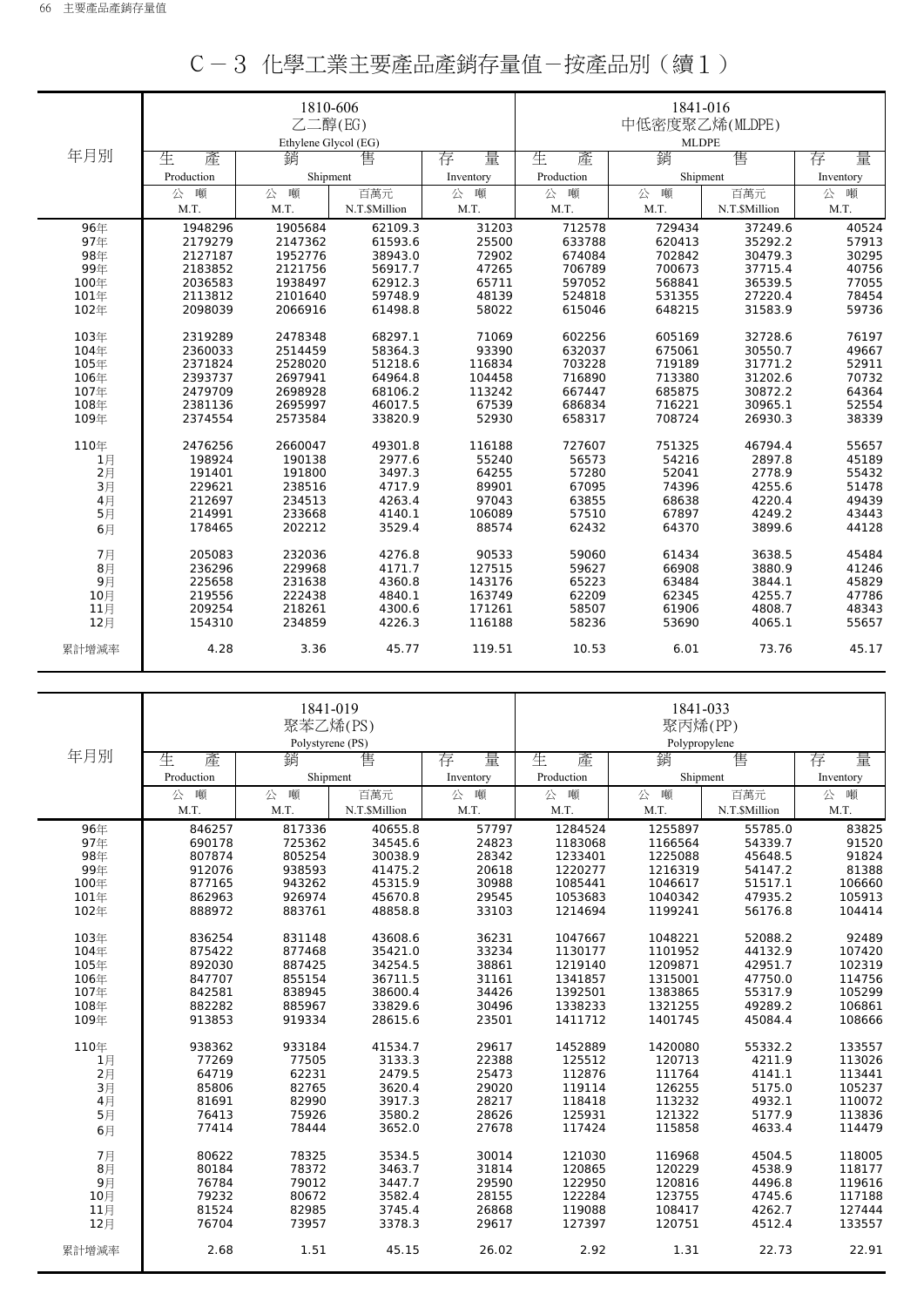|            | 1841-039<br>ABS樹脂<br>Acrylonitrile Butadiene Styrene (ABS) Resin |               |           |            |                     |               |           |            |
|------------|------------------------------------------------------------------|---------------|-----------|------------|---------------------|---------------|-----------|------------|
| 生<br>產     | 銷                                                                | 售             | 量<br>存    | 生<br>產     | Polyester Chip<br>銷 | 售             | 量<br>存    | Period     |
| Production | Shipment                                                         |               | Inventory | Production | Shipment            |               | Inventory |            |
| 噸<br>公     | 噸<br>公                                                           | 百萬元           | 噸<br>公    | 噸<br>公     | 噸<br>公              | 百萬元           | 噸<br>公    |            |
| M.T.       | M.T.                                                             | N.T.\$Million | M.T.      | M.T.       | M.T.                | N.T.\$Million | M.T.      |            |
| 1325646    | 1325521                                                          | 78253.3       | 55637     | 2621721    | 788454              | 34014.1       | 57407     | 2007       |
| 1129257    | 1128943                                                          | 70204.8       | 55132     | 2522804    | 842337              | 36527.2       | 55300     | 2008       |
| 1244861    | 1263842                                                          | 63642.2       | 35935     | 2496862    | 847402              | 30122.6       | 43465     | 2009       |
| 1362942    | 1365434                                                          | 90137.2       | 33643     | 2749024    | 907465              | 37939.6       | 65210     | 2010       |
| 1205137    | 1197292                                                          | 82842.7       | 39894     | 2651050    | 997925              | 48491.1       | 72845     | 2011       |
| 1207908    | 1189040                                                          | 75561.3       | 58353     | 2876647    | 1110487             | 50036.8       | 61789     | 2012       |
| 1208963    | 1209108                                                          | 74835.5       | 54106     | 2829788    | 1074368             | 47439.4       | 68858     | 2013       |
|            |                                                                  |               |           |            |                     |               |           |            |
| 1207104    | 1208470                                                          | 73954.1       | 48511     | 2871582    | 1071503             | 42705.1       | 91746     | 2014       |
| 1235064    | 1234824                                                          | 63219.7       | 47487     | 2980033    | 1171032             | 37645.4       | 102031    | 2015       |
| 1314122    | 1313311                                                          | 62770.9       | 46828     | 3111676    | 1266260             | 37763.6       | 92408     | 2016       |
| 1366480    | 1372210                                                          | 80785.3       | 39150     | 3059560    | 1267046             | 40076.3       | 106251    | 2017       |
| 1354683    | 1347030                                                          | 82130.5       | 46086     | 3244597    | 1463316             | 55006.5       | 115794    | 2018       |
| 1333616    | 1341068                                                          | 67722.2       | 37022     | 2980492    | 1353929             | 45091.3       | 128743    | 2019       |
| 1311456    | 1325907                                                          | 63981.2       | 23453     | 3035415    | 1579681             | 34933.2       | 103081    | 2020       |
| 1433967    | 1410015                                                          | 99826.2       | 48085     | 3417783    | 1735039             | 46633.3       | 152048    | 2021       |
| 115243     | 110186                                                           | 7197.6        | 28458     | 289845     | 146710              | 3141.0        | 103329    | Jan.       |
| 107471     | 107332                                                           | 6917.9        | 28784     | 263332     | 126991              | 2882.0        | 108242    | Feb.       |
| 127614     | 127982                                                           | 8875.9        | 28817     | 301790     | 172093              | 4427.6        | 105221    | Mar.       |
| 121630     | 113911                                                           | 8513.2        | 36857     | 287612     | 144183              | 3900.4        | 120408    | Apr.       |
| 128780     | 125628                                                           | 9544.4        | 40155     | 292903     | 142139              | 3797.4        | 130850    | May        |
| 119943     | 118673                                                           | 8811.2        | 41341     | 287815     | 152193              | 4107.7        | 124863    | June       |
|            |                                                                  |               |           |            |                     |               |           |            |
| 122884     | 126871                                                           | 9191.2        | 37541     | 295215     | 152926              | 4288.2        | 124584    | July       |
| 125034     | 120188                                                           | 8540.6        | 42490     | 286161     | 136116              | 3936.8        | 132800    | Aug.       |
| 121864     | 121274                                                           | 8652.2        | 42774     | 278052     | 135117              | 3779.4        | 144175    | Sep.       |
| 124242     | 119347                                                           | 8545.2        | 47549     | 274528     | 145797              | 3939.3        | 140114    | Oct.       |
| 115671     | 110149                                                           | 7722.5        | 53122     | 279552     | 145416              | 4338.7        | 140882    | Nov.       |
| 103591     | 108474                                                           | 7314.2        | 48085     | 280978     | 135358              | 4094.9        | 152048    | Dec.       |
| 9.34       | 6.34                                                             | 56.02         | 105.03    | 12.60      | 9.83                | 33.49         | 47.50     | +-% Change |

## C-3 Production, Shipment & Inventory of Chemical Industry (Cont. 1)

|            | 1841-046<br>尼龍粒(纖維級)<br>Nylon Chip |               |           |            |          |               |           |               |
|------------|------------------------------------|---------------|-----------|------------|----------|---------------|-----------|---------------|
| 生<br>產     | 銷                                  | 售             | 量<br>存    | 生<br>產     | 銷        | 售             | 存<br>量    | Period        |
| Production | Shipment                           |               | Inventory | Production | Shipment |               | Inventory |               |
| 噸<br>公     | 噸<br>公                             | 百萬元           | 公<br>噸    | 噸<br>公     | 噸<br>公   | 百萬元           | 噸<br>公    |               |
| M.T.       | M.T.                               | N.T.\$Million | M.T.      | M.T.       | M.T.     | N.T.\$Million | M.T.      |               |
| 709943     | 409856                             | 34088.8       | 31243     | 470224     | 456470   | 37203.5       | 20233     | 2007          |
| 618787     | 368260                             | 29629.2       | 37857     | 464586     | 456293   | 35958.9       | 26540     | 2008          |
| 669833     | 446288                             | 28621.8       | 23277     | 435514     | 435932   | 26615.1       | 13062     | 2009          |
| 689615     | 427309                             | 37029.0       | 20960     | 540599     | 517974   | 38449.8       | 21735     | 2010          |
| 634082     | 402817                             | 40889.3       | 29332     | 470126     | 445450   | 36745.2       | 22955     | 2011          |
| 697751     | 450904                             | 37425.1       | 24885     | 533489     | 504131   | 37075.0       | 27733     | 2012          |
| 728236     | 477124                             | 37931.1       | 29962     | 571894     | 544208   | 38255.3       | 30511     | 2013          |
| 686662     | 440031                             | 33553.8       | 36502     | 576768     | 536267   | 37718.0       | 30313     | 2014          |
| 638304     | 412540                             | 24563.9       | 43976     | 567901     | 530467   | 34956.6       | 23134     | 2015          |
| 591473     | 408904                             | 20351.8       | 21309     | 590218     | 553822   | 34782.4       | 29092     | 2016          |
| 560472     | 351434                             | 22232.5       | 27303     | 662614     | 667893   | 47389.4       | 32735     | 2017          |
| 564496     | 359651                             | 25402.9       | 35036     | 647358     | 644994   | 51737.6       | 39328     | 2018          |
| 477913     | 292656                             | 16640.4       | 25819     | 640928     | 608374   | 40877.2       | 37783     | 2019          |
| 379641     | 260937                             | 11008.7       | 14293     | 645561     | 613084   | 38792.2       | 29706     | 2020          |
| 364621     | 229729                             | 14240.3       | 24383     | 768357     | 701748   | 65506.0       | 42236     | 2021          |
| 36320      | 19584                              | 922.8         | 14752     | 63939      | 57457    | 4092.4        | 31047     | Jan.          |
| 28663      | 18357                              | 945.1         | 15028     | 62255      | 54879    | 3988.9        | 34318     | Feb.          |
| 29357      | 23001                              | 1275.9        | 14096     | 69002      | 64725    | 5503.5        | 33744     | Mar.          |
| 30034      | 18128                              | 1143.2        | 14618     | 65682      | 61833    | 6127.0        | 33615     | Apr.          |
| 30153      | 20440                              | 1295.1        | 17100     | 68120      | 59364    | 6081.2        | 36603     | May           |
| 32335      | 17712                              | 1153.9        | 20449     | 66681      | 56209    | 5618.2        | 42457     | June          |
| 32867      | 17364                              | 1148.8        | 25635     | 70144      | 65575    | 6300.2        | 42363     | July          |
| 31980      | 16078                              | 1049.6        | 29817     | 67269      | 61054    | 5979.8        | 43462     | Aug.          |
| 23943      | 18426                              | 1197.7        | 24201     | 48389      | 43469    | 4592.4        | 43788     | Sep.          |
| 31462      | 22153                              | 1473.4        | 23215     | 64373      | 60533    | 6197.3        | 43640     | Oct.          |
| 30399      | 20891                              | 1444.0        | 24693     | 63135      | 57655    | 5599.2        | 45488     | Nov.          |
| 27108      | 17595                              | 1190.8        | 24383     | 59368      | 58995    | 5425.9        | 42236     | Dec.          |
| $-3.96$    | $-11.96$                           | 29.35         | 70.59     | 19.02      | 14.46    | 68.86         | 42.18     | $+$ -% Change |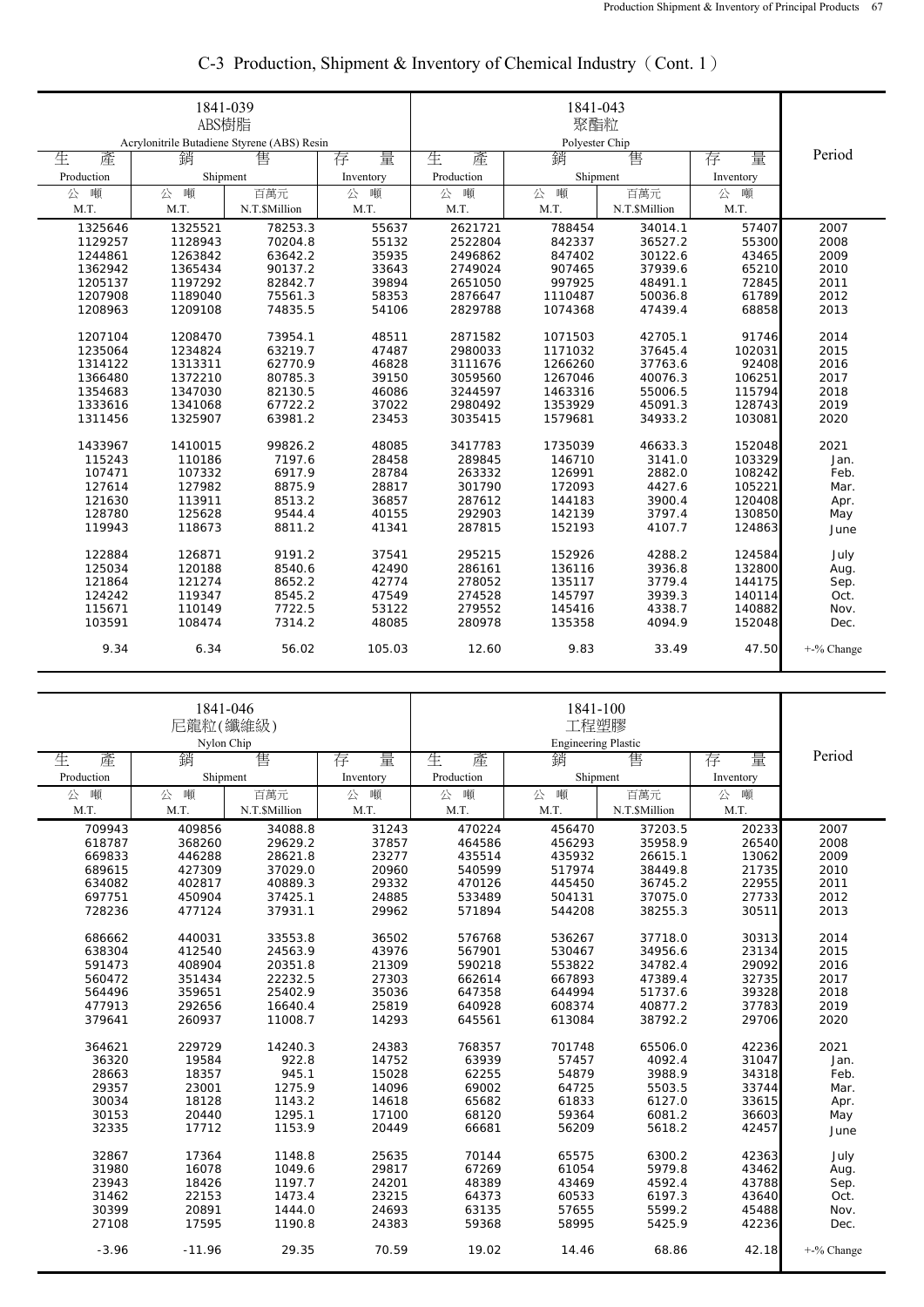|       |            | 1841-260<br>環氧樹脂(EPOXY) |               |           | 1841-990<br>其他合成樹脂 |                       |               |           |
|-------|------------|-------------------------|---------------|-----------|--------------------|-----------------------|---------------|-----------|
| 年月別   |            | Epoxy Resin             |               |           |                    | Other Synthetic Resin |               |           |
|       | 生<br>產     | 銷                       | 售             | 量<br>存    | 生<br>產             | 銷                     | 售             | 量<br>存    |
|       | Production | Shipment                |               | Inventory | Production         | Shipment              |               | Inventory |
|       | 噸<br>公     | 噸<br>公                  | 百萬元           | 噸<br>公    | 公<br>噸             | 噸<br>公                | 百萬元           | 噸<br>公    |
|       | M.T.       | M.T.                    | N.T.\$Million | M.T.      | M.T.               | M.T.                  | N.T.\$Million | M.T.      |
| 96年   | 362502     | 237438                  | 23660.6       | 10671     | 795373             | 705623                | 34602.9       | 35342     |
| 97年   | 316021     | 208721                  | 20605.0       | 9226      | 703008             | 610728                | 32381.4       | 43696     |
| 98年   | 269014     | 175634                  | 13680.5       | 7228      | 699334             | 581825                | 27290.3       | 45004     |
| 99年   | 350767     | 229667                  | 22391.7       | 8965      | 825465             | 689650                | 35521.0       | 45235     |
| 100年  | 307180     | 206669                  | 21515.2       | 8008      | 821382             | 686106                | 37420.7       | 49722     |
| 101年  | 292457     | 200394                  | 18437.5       | 8922      | 844892             | 694228                | 36406.8       | 60071     |
| 102年  | 322110     | 227676                  | 19410.2       | 7146      | 888038             | 703374                | 36513.5       | 61710     |
| 103年  | 347531     | 243443                  | 20554.2       | 8164      | 860480             | 681814                | 36293.5       | 69058     |
| 104年  | 359218     | 253721                  | 19285.4       | 9424      | 784614             | 652567                | 32560.5       | 63951     |
| 105年  | 340692     | 230503                  | 15876.3       | 6167      | 822292             | 663806                | 30155.3       | 62920     |
| 106年  | 375261     | 251929                  | 18432.2       | 4429      | 881445             | 753461                | 34401.7       | 71764     |
| 107年  | 368770     | 250454                  | 22585.9       | 9560      | 866965             | 754331                | 35876.0       | 67532     |
| 108年  | 370864     | 273327                  | 21744.8       | 7524      | 851622             | 732385                | 33858.2       | 75961     |
| 109年  | 390700     | 295610                  | 21918.6       | 4130      | 803876             | 688049                | 29830.2       | 76887     |
| 110年  | 421406     | 298262                  | 35424.5       | 8317      | 806965             | 692760                | 36347.1       | 76986     |
| 1月    | 37898      | 26770                   | 2374.0        | 5374      | 74615              | 62343                 | 2788.9        | 80249     |
| 2月    | 26222      | 20125                   | 1785.0        | 3968      | 52076              | 50243                 | 2333.2        | 75650     |
| 3月    | 37826      | 27065                   | 2886.8        | 4026      | 79910              | 71526                 | 3499.4        | 74002     |
| 4月    | 38504      | 27247                   | 3261.6        | 4779      | 73861              | 63908                 | 3281.1        | 72304     |
| 5月    | 38221      | 25982                   | 3364.8        | 6196      | 77368              | 61272                 | 3190.4        | 77069     |
| 6月    | 34593      | 22230                   | 2828.3        | 8824      | 68626              | 54355                 | 2963.7        | 81557     |
| 7月    | 32058      | 25580                   | 3040.3        | 5222      | 66741              | 55084                 | 2948.0        | 84385     |
| 8月    | 37591      | 27008                   | 3308.6        | 5841      | 63572              | 47740                 | 2591.4        | 88051     |
| 9月    | 34542      | 25340                   | 3282.2        | 5583      | 57729              | 49951                 | 2832.0        | 86891     |
| 10月   | 36653      | 24739                   | 3373.3        | 7343      | 61094              | 55671                 | 3156.2        | 81920     |
| 11月   | 31864      | 21055                   | 2829.2        | 7960      | 67123              | 62934                 | 3441.2        | 77777     |
| 12月   | 35434      | 25121                   | 3090.5        | 8317      | 64250              | 57733                 | 3321.6        | 76986     |
| 累計增減率 | 7.86       | 0.90                    | 61.62         | 101.38    | 0.38               | 0.68                  | 21.85         | 0.13      |

| C-3 化學工業主要產品產銷存量值-按產品別(續2) |
|----------------------------|
|----------------------------|

|       |            | 1850-005<br>聚胺絲<br>Nylon Filament |               |           | 1850-025<br>聚酯絲<br>Polyester Filament |          |               |           |
|-------|------------|-----------------------------------|---------------|-----------|---------------------------------------|----------|---------------|-----------|
| 年月別   | 生<br>產     | 銷                                 | 售             | 量<br>存    | 生<br>產                                | 銷        | 售             | 量<br>存    |
|       | Production | Shipment                          |               | Inventory | Production                            | Shipment |               | Inventory |
|       | 噸<br>公     | 噸<br>公                            | 百萬元           | 噸<br>公    | 噸<br>公                                | 噸<br>公   | 百萬元           | 公<br>噸    |
|       | M.T.       | M.T.                              | N.T.\$Million | M.T.      | M.T.                                  | M.T.     | N.T.\$Million | M.T.      |
| 96年   | 434768     | 333348                            | 33783.3       | 42263     | 1263495                               | 898031   | 41003.7       | 52179     |
| 97年   | 346930     | 287457                            | 28431.0       | 33782     | 1035991                               | 728240   | 31899.9       | 49299     |
| 98年   | 328843     | 289561                            | 24440.9       | 13917     | 1024843                               | 752957   | 27346.0       | 34411     |
| 99年   | 395157     | 314944                            | 34092.6       | 15269     | 1081200                               | 797759   | 36715.3       | 38706     |
| 100年  | 345523     | 280343                            | 34819.3       | 19679     | 955585                                | 634084   | 37025.1       | 40962     |
| 101年  | 352358     | 293649                            | 31146.7       | 27455     | 954634                                | 642020   | 32682.1       | 43876     |
| 102年  | 345336     | 289186                            | 29410.5       | 29464     | 953000                                | 603987   | 30694.7       | 45096     |
| 103年  | 330559     | 280823                            | 28879.4       | 25721     | 951154                                | 614552   | 29252.4       | 48177     |
| 104年  | 305958     | 259916                            | 23299.0       | 25073     | 942805                                | 619400   | 25430.1       | 54590     |
| 105年  | 288854     | 247568                            | 19617.2       | 18300     | 889552                                | 588845   | 22478.0       | 52078     |
| 106年  | 287068     | 238379                            | 21647.2       | 19533     | 821922                                | 553031   | 22693.6       | 45334     |
| 107年  | 269564     | 231087                            | 23114.6       | 15862     | 826504                                | 561243   | 25059.9       | 50299     |
| 108年  | 258837     | 217348                            | 19544.2       | 15804     | 769085                                | 508082   | 21159.8       | 52901     |
| 109年  | 194897     | 170605                            | 13159.4       | 12179     | 581831                                | 361932   | 13120.5       | 53063     |
| 110年  | 215293     | 182985                            | 18690.8       | 13199     | 719934                                | 458578   | 18184.6       | 60697     |
| 1月    | 18697      | 15543                             | 1376.7        | 12349     | 62855                                 | 39346    | 1408.3        | 54255     |
| 2月    | 16695      | 12804                             | 1172.2        | 13550     | 55011                                 | 33175    | 1177.9        | 55701     |
| 3月    | 17855      | 16412                             | 1541.3        | 12470     | 62440                                 | 44170    | 1667.4        | 52175     |
| 4月    | 18552      | 15377                             | 1552.9        | 12989     | 64291                                 | 40526    | 1527.8        | 53814     |
| 5月    | 18560      | 14972                             | 1551.4        | 14318     | 64424                                 | 40612    | 1597.6        | 56255     |
| 6月    | 18011      | 15964                             | 1646.9        | 13882     | 58288                                 | 37681    | 1514.0        | 55795     |
| 7月    | 18353      | 16059                             | 1710.5        | 13759     | 61674                                 | 38240    | 1570.4        | 57853     |
| 8月    | 18020      | 14940                             | 1589.3        | 14121     | 59228                                 | 37599    | 1586.1        | 57626     |
| 9月    | 16517      | 14339                             | 1529.6        | 13695     | 56793                                 | 36064    | 1490.0        | 58792     |
| 10月   | 17909      | 15525                             | 1633.1        | 13410     | 57589                                 | 35053    | 1472.6        | 60249     |
| 11月   | 18477      | 15881                             | 1698.1        | 13573     | 57829                                 | 37875    | 1576.8        | 59792     |
| 12月   | 17647      | 15169                             | 1688.8        | 13199     | 59512                                 | 38237    | 1595.7        | 60697     |
| 累計增減率 | 10.47      | 7.26                              | 42.03         | 8.38      | 23.74                                 | 26.70    | 38.60         | 14.39     |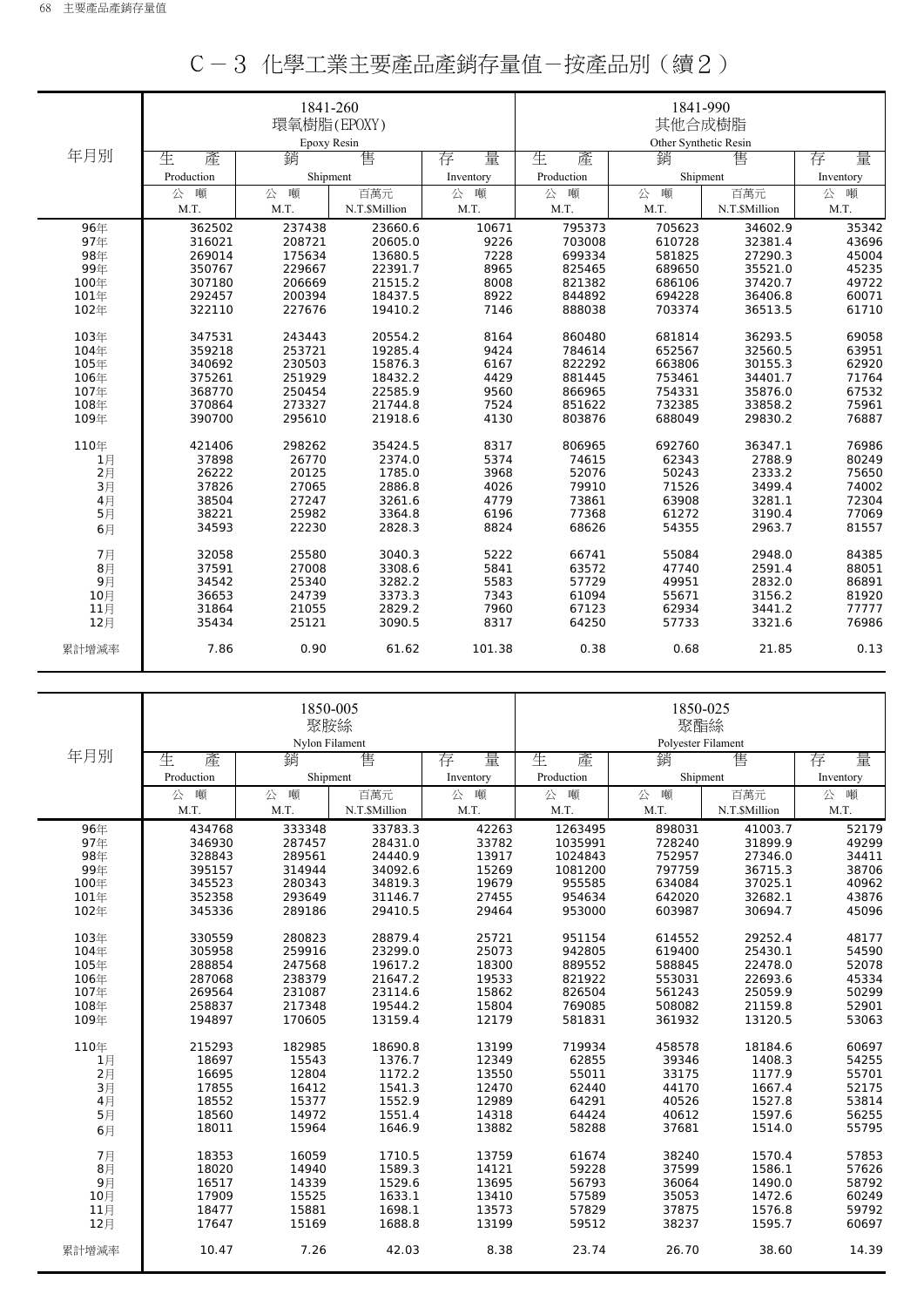|            | 1850-040<br>聚酯棉<br>Polyester Staple |               |           |            |             |               |           |            |
|------------|-------------------------------------|---------------|-----------|------------|-------------|---------------|-----------|------------|
| 生<br>產     | 銷                                   | 售             | 存<br>量    | 生<br>產     | Paints<br>銷 | 售             | 量<br>存    | Period     |
| Production | Shipment                            |               | Inventory | Production | Shipment    |               | Inventory |            |
| 噸<br>公     | 噸<br>公                              | 百萬元           | 噸<br>公    | 噸<br>公     | 噸<br>公      | 百萬元           | 噸<br>公    |            |
| M.T.       | M.T.                                | N.T.\$Million | M.T.      | M.T.       | M.T.        | N.T.\$Million | M.T.      |            |
| 567567     | 526831                              | 23958.3       | 30827     | 466302     | 455339      | 33106.7       | 28026     | 2007       |
| 487971     | 459613                              | 21315.7       | 29349     | 419974     | 409021      | 31991.8       | 35342     | 2008       |
| 555128     | 531082                              | 20008.4       | 24153     | 370007     | 356833      | 27890.5       | 30027     | 2009       |
| 595990     | 582711                              | 26365.2       | 15578     | 430389     | 412003      | 32180.4       | 26300     | 2010       |
| 540411     | 503310                              | 27472.6       | 29833     | 424763     | 410352      | 34003.0       | 24989     | 2011       |
| 573415     | 548818                              | 27230.4       | 26584     | 411023     | 401474      | 34065.8       | 27980     | 2012       |
| 553593     | 524679                              | 26368.5       | 29536     | 437482     | 419592      | 34474.9       | 31561     | 2013       |
| 548947     | 523149                              | 24675.5       | 30112     | 446126     | 424892      | 35517.1       | 32651     | 2014       |
| 531529     | 504552                              | 20058.0       | 32033     | 430899     | 410248      | 33369.5       | 30807     | 2015       |
| 550004     | 529704                              | 18950.5       | 30267     | 434271     | 414207      | 32055.0       | 30757     | 2016       |
| 532158     | 518197                              | 19253.1       | 25300     | 431576     | 413125      | 31248.4       | 30233     | 2017       |
| 518330     | 491293                              | 20458.5       | 34511     | 396281     | 382387      | 30266.9       | 29971     | 2018       |
| 448925     | 441339                              | 16565.4       | 28450     | 374207     | 361607      | 28771.4       | 29169     | 2019       |
| 442913     | 438792                              | 14288.5       | 29159     | 367474     | 353057      | 27528.7       | 32404     | 2020       |
| 420481     | 409776                              | 14462.2       | 38674     | 389380     | 375830      | 31624.5       | 33122     | 2021       |
| 42881      | 39706                               | 1262.4        | 32164     | 35143      | 33946       | 2667.0        | 32411     | Jan.       |
| 38856      | 34102                               | 1144.3        | 36821     | 23491      | 25690       | 1985.2        | 29553     | Feb.       |
| 44309      | 46587                               | 1638.9        | 34450     | 37193      | 36458       | 2864.9        | 29222     | Mar.       |
| 39450      | 34245                               | 1237.9        | 39608     | 33756      | 31352       | 2585.8        | 30689     | Apr.       |
| 30165      | 31078                               | 1106.1        | 38648     | 35228      | 33651       | 2821.8        | 30882     | May        |
| 34568      | 32615                               | 1146.9        | 40494     | 34544      | 31361       | 2739.3        | 32951     |            |
|            |                                     |               |           |            |             |               |           | June       |
| 31955      | 31894                               | 1142.5        | 40437     | 33981      | 31025       | 2680.6        | 34512     | July       |
| 27540      | 29060                               | 1058.6        | 38810     | 31075      | 28966       | 2565.6        | 35380     | Aug.       |
| 28786      | 29645                               | 1079.7        | 37881     | 28453      | 28205       | 2505.4        | 35041     | Sep.       |
| 31687      | 32561                               | 1111.3        | 36895     | 29645      | 30371       | 2577.7        | 33637     | Oct.       |
| 35302      | 34952                               | 1307.3        | 37147     | 32104      | 30806       | 2704.8        | 33990     | Nov.       |
| 34982      | 33331                               | 1226.5        | 38674     | 34767      | 33999       | 2926.4        | 33122     | Dec.       |
| $-5.06$    | $-6.61$                             | 1.22          | 32.63     | 5.96       | 6.45        | 14.88         | 2.22      | +-% Change |

## C-3 Production, Shipment & Inventory of Chemical Industry(Cont. 2)

|                                                                  | 1990-390<br>其他電子工業用化學處理劑 |               |           |            |               |               |           |            |
|------------------------------------------------------------------|--------------------------|---------------|-----------|------------|---------------|---------------|-----------|------------|
| Other Chemical Elements & Compounds Doped for Use In Electronics |                          |               |           |            |               |               |           |            |
| 生<br>產                                                           | 銷                        | 售             | 量<br>存    | 生<br>產     | 銷             | 售             | 量<br>存    | Period     |
| Production                                                       | Shipment                 |               | Inventory | Production | Shipment      |               | Inventory |            |
| 噸<br>公                                                           | 噸<br>公                   | 百萬元           | 噸<br>公    | 條<br>千     | 千<br>條<br>百萬元 |               | 千<br>條    |            |
| M.T.                                                             | M.T.                     | N.T.\$Million | M.T.      | 1,000 Pcs  | 1,000 Pcs     | N.T.\$Million | 1,000 Pcs |            |
| 372200                                                           | 446515                   | 37283.9       | 10107     | 23592      | 23801         | 30944.1       | 1510      | 2007       |
| 475434                                                           | 496734                   | 35701.2       | 15455     | 21361      | 21609         | 28930.4       | 1389      | 2008       |
| 383636                                                           | 396401                   | 31925.4       | 19357     | 19254      | 19838         | 26227.5       | 837       | 2009       |
| 495775                                                           | 502894                   | 43116.9       | 21722     | 24509      | 24755         | 32307.6       | 522       | 2010       |
| 568377                                                           | 583193                   | 48421.7       | 27624     | 23330      | 23190         | 35869.3       | 680       | 2011       |
| 574901                                                           | 602048                   | 49208.4       | 30438     | 22050      | 21944         | 34511.9       | 900       | 2012       |
| 620194                                                           | 659990                   | 55932.2       | 36055     | 22234      | 22369         | 33588.2       | 801       | 2013       |
| 681525                                                           | 716780                   | 61098.9       | 39644     | 21967      | 22024         | 31814.3       | 795       | 2014       |
| 763789                                                           | 784684                   | 61657.0       | 34997     | 22147      | 22074         | 31209.8       | 919       | 2015       |
| 896110                                                           | 908405                   | 65113.4       | 43528     | 21322      | 21446         | 28160.1       | 829       | 2016       |
| 940112                                                           | 960841                   | 69683.9       | 40312     | 22653      | 22106         | 27865.0       | 1220      | 2017       |
| 1026405                                                          | 1022517                  | 75597.5       | 44929     | 20672      | 20953         | 26801.7       | 1033      | 2018       |
| 988308                                                           | 1002493                  | 76164.8       | 50405     | 22074      | 22031         | 29124.1       | 1149      | 2019       |
| 1215906                                                          | 1209262                  | 68760.4       | 54285     | 21662      | 21669         | 28618.2       | 1009      | 2020       |
| 1198261                                                          | 1186245                  | 75513.7       | 58725     | 17027      | 16791         | 21669.8       | 1106      | 2021       |
| 105758                                                           | 100468                   | 6070.0        | 58150     | 1855       | 1597          | 1973.1        | 1238      | Jan.       |
| 85095                                                            | 91705                    | 5455.7        | 51036     | 1346       | 1207          | 1505.8        | 1314      | Feb.       |
| 103160                                                           | 99826                    | 6485.5        | 55203     | 1822       | 1707          | 2130.3        | 1387      | Mar.       |
| 96404                                                            | 95251                    | 5912.2        | 55651     | 1588       | 1543          | 1977.4        | 1440      | Apr.       |
| 101102                                                           | 99677                    | 6126.5        | 57632     | 1413       | 1389          | 1802.1        | 1478      | May        |
| 102855                                                           | 102698                   | 6323.4        | 54885     | 1319       | 1275          | 1684.4        | 1490      | June       |
| 98244                                                            | 95953                    | 6417.7        | 55932     | 1321       | 1471          | 1953.0        | 1326      | July       |
| 102890                                                           | 103392                   | 6587.8        | 54703     | 1275       | 1264          | 1738.1        | 1331      | Aug.       |
| 98195                                                            | 99241                    | 6310.7        | 52821     | 1247       | 1407          | 1832.6        | 1176      | Sep.       |
| 99874                                                            | 101236                   | 6566.2        | 50676     | 1201       | 1235          | 1574.0        | 1143      | Oct.       |
| 102558                                                           | 97650                    | 6628.6        | 55260     | 1253       | 1294          | 1691.3        | 1108      | Nov.       |
| 102126                                                           | 99148                    | 6629.4        | 58725     | 1387       | 1402          | 1807.6        | 1106      | Dec.       |
| $-1.45$                                                          | $-1.90$                  | 9.82          | 8.18      | $-21.40$   | $-22.51$      | $-24.28$      | 9.61      | +-% Change |